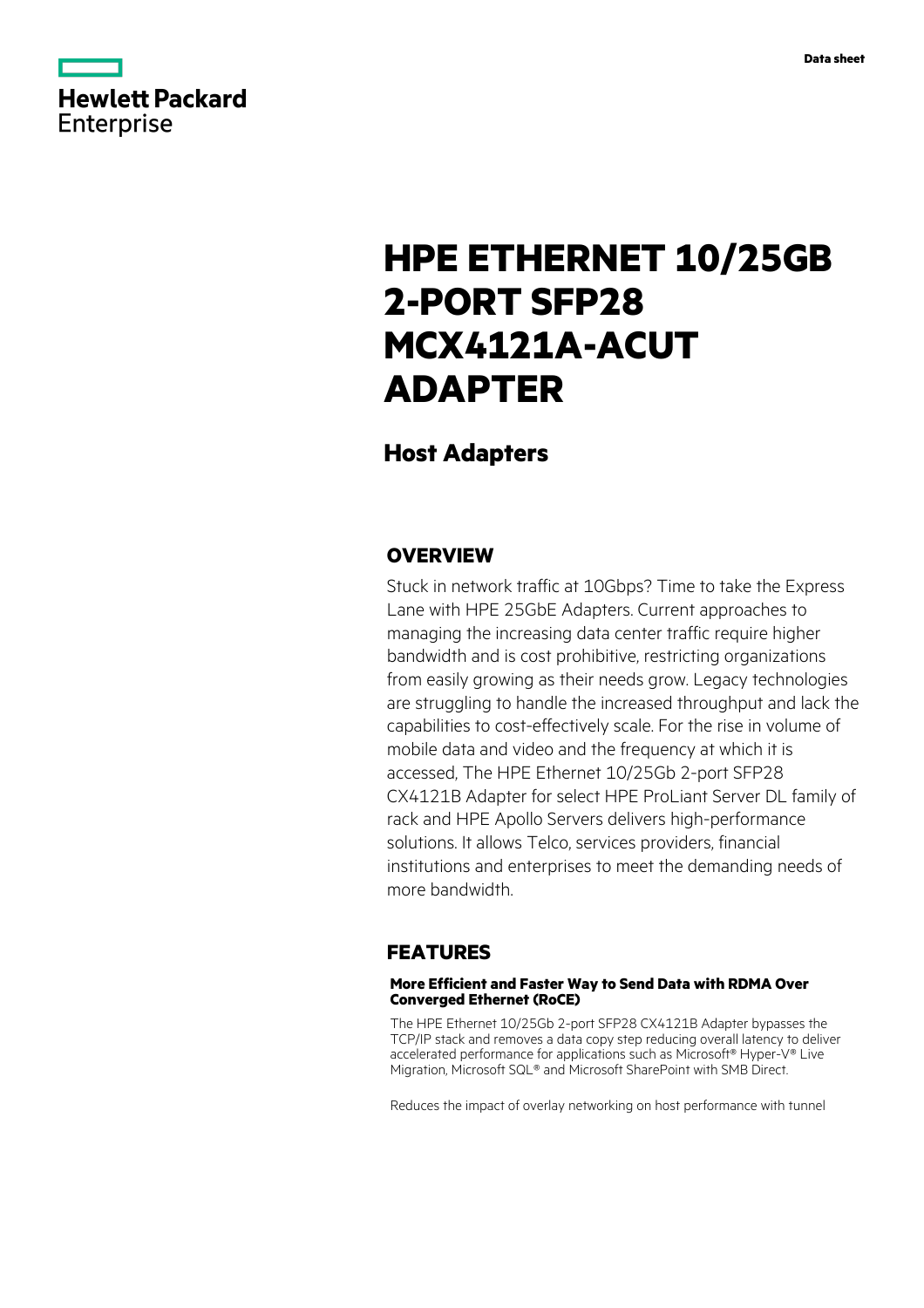offload support.

Auto negotiates to 10GbE for immediate future proofing.

### **Lower Latency and Higher Throughput With Messaging Accelerator (VMA)**

The HPE Ethernet 10/25Gb 2-port SFP28 CX4121B Adapter reduces system latency for improved performance specifically for high-frequency trading operations while maintaining high message rates and hundreds of simultaneous connections.

Contains VMA, an included firmware with many benefits such as lower latency, higher throughput, improved CPU utilization and minimal buffer copies between user data and hardware.

# **Technical specifications HPE Ethernet 10/25Gb 2-port SFP28 MCX4121A-ACUT Adapter**

| Technology      | Network processor |
|-----------------|-------------------|
| Data rate       | 25Gb              |
| <b>Bus type</b> | PCIe Gen3 x8      |